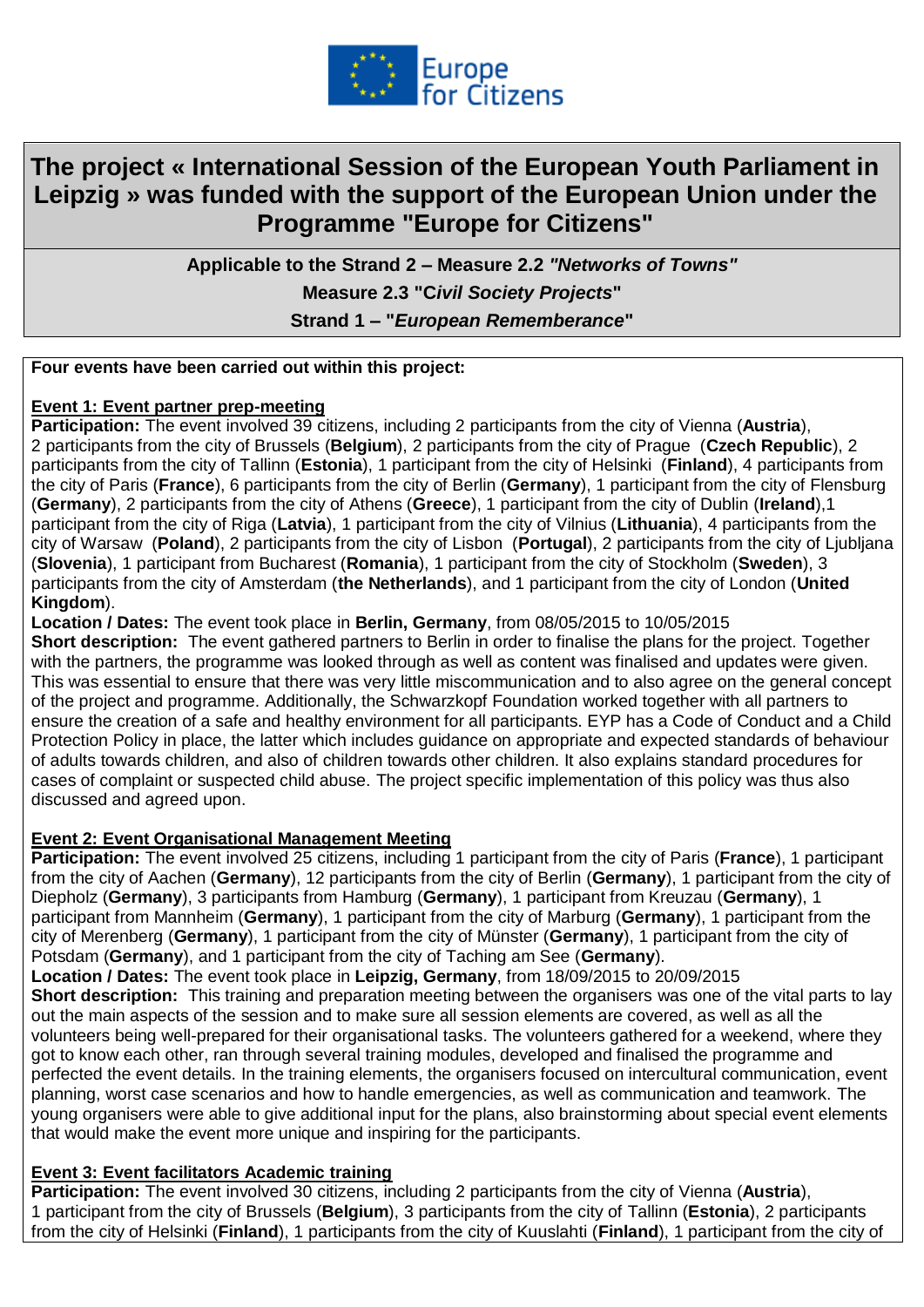Espoo (**Finland**), 2 participants from the city of Paris (**France**), 3 participants from the city of Berlin (**Germany**), 1 participant from the city of Erlangen (**Germany**), 1 participant from the city of Mannheim (**Germany**), 1 participant from the city of Athens (**Greece**), 2 participants from the city of Dublin (**Ireland**), 1 participant from the city of Cork (**Ireland**), 1 participant from the city of Belfast (**Ireland**), 2 participants from the city of Riga (**Latvia**), 1 participant from the city of Warsaw (**Poland**), 1 participant from the city of Bucharest (**Romania**), 1 participant from the city of Madrid (**Spain**), 1 participant from the city of Stockholm (**Sweden**), and 2 participants from the city of Rotterdam (**the Netherlands**).

**Location / Dates:** The event took place in **Berlin, Germany**, from 11/09/2015 to 13/09/2015 **Short description:** The discussion facilitators gathered for a preparation weekend in order to thoroughly go through the academic aspects of the event. This included extensive trainings on group dynamics, discussion facilitation as well as preparing academic materials and discussing different elements of the event. During the weekend mixed methods of trainings were used, such as interactive modules, group discussions and workshops. The facilitators also prepared for the expert talks and created a final content skeleton for November. Additionally, the trainees shared their research on their topics and finalised plans for pre-session preparation for the main event participants.

## **Event 4: Event Youth Conference**

**Participation:** The event involved 226 citizens, including 10 participants from the city of Vienna (**Austria**), 2 participants from the city of Brussels (**Belgium**), 1 participant from the city of (**Belgium**), 1 participant from the city of (**Belgium**), 1 participant from the city of Bekkevoort (**Belgium**), 1 participant from the city of Diest (**Belgium**), 1 participant from the city of Zelem (**Belgium**), 1 participant from the city of Tielt Winge (**Belgium**), 1 participant from the city of Paal (**Belgium**), 1 participant from the city of Molenstede (**Belgium**), 1 participant from the city of Scherpenheuvel (**Belgium**), 1 participant from the city of Edegem (**Belgium**), 1 participant from the city of Kessel-Lo (**Belgium**), 1 participant from the city of Zichem(**Belgium**), 2 participants from the city of Kromeriz (**Czech Republic**), 2 participants from the city of Prague (**Czech Republic**), 7 participants from the city of Klatovy (**Czech Republic**), 9 participants from the city of Tallinn (**Estonia**), 1 participant from the city of Harjumaa (**Estonia**), 2 participants from the city of Viljandi (**Estonia**), 5 participants from the city of Helsinki (**Finland**), 1 participant from the city of Turku (**Finland**), 2 participants from the city of Espoo (**Finland**), 2 participants from the city of Tampere (**Finland**), 1 participant from the city of Akaa (**Finland**), 1 participant from the city of Nokia (**Finland**), 1 participant from the city of Kuuslahti (**Finland**), 8 participants from the city of Paris (**France**), 1 participant from the city of Antignac (**France**), 1 participant from the city of Martres-de-Rivière (**France**), 1 participant from the city of Saint-Julien (**France**), 1 participant from the city of Castillon de Saint Martory (**France**), 1 participant from the city of Sepx (**France**), 1 participant from the city of Estancarbon (**France**), 1 participant from the city of Juzet de Luchon (**France**), 1 participant from the city of Martres-Tolosane (**France**), 2 participants from the city of Saint Gaudens (**France**), 1 participant from the city of Aachen (**Germany**), 1 participant from the city of Ahaus (**Germany**), 1 participant from the city of Bammental (**Germany**), 15 participants from the city of Berlin (**Germany**), 1 participant from the city of Diepholz (**Germany**), 1 participant from the city of Dossenheim (**Germany**), 2 participants from the city Frankfurt am Main (**Germany**),1 participant from the city of Flensburg (**Germany**),1 participant from the city of Erlangen (**Germany**), 4 participants from the city of Heidelberg (**Germany**), 3 participants from the city of Hamburg (**Germany**),1 participant from the city of Kreuzau (**Germany**), 2 participants from the city of Mannheim (**Germany**), 1 participant from the city of Merenberg (**Germany**), 1 participant from the city of Marburg (**Germany**), 1 participant from the city of Münster (**Germany**), 1 participant from the city of Passau (**Germany**), 1 participant from the city of Potsdam (**Germany**), 1 participant from the city of Sulzbach-Rosenberg (**Germany**), 1 participant from the city of Sandhausen (**Germany**), 1 participant from the city of Taching am See (**Germany**), 6 participants from the city of Athens (**Greece**), 8 participants from the city of Dublin (**Ireland**), 1 participant from the city of Ahtlone (**Ireland**), 1 participant from the city of Newcastle (**Ireland**), 1 participant from the city of Tralee (**Ireland**), 1 participant from the city of Belfast (**Ireland**), 1 participant from the city of York (**Ireland**), 9 participants from the city of Riga (**Latvia**), 5 participants from the city of Vilnius (**Lithuania**), 3 participants from the city of Torun (**Poland**), 1 participant from the city of Warsaw (**Poland**), 1 participant from the city of Sokółka (**Poland**), 1 participant from the city of Lublin (**Poland**), 1 participant from the city of Częstochowa (**Poland**), 1 participant from the city of Wrocław (**Poland**), 1 participant from the city of Mała Nieszawka (**Poland**), 1 participant from the city of Niemcz (**Poland**), 1 participant from the city of Tarnów (**Poland**), 2 participants from the city of Pombal (**Portugal**), 1 participant from the city of Torres Novas (**Portugal**), 1 participant from the city of Alcanena (**Portugal**), 1 participant from the city of Cuba (**Portugal**), 1 participant from the city of Beja (**Portugal**), 1 participant from the city of Porto (**Portugal**), 1 participant from the city of Amarante (**Portugal**), 2 participants from the city of Bucharest (**Romania**), 1 participant from the city of Constanta (**Romania**), 1 participant from the city of Brașov (**Romania**), 1 participant from the city of Iasi (**Romania**), 1 participant from the city of Craiova (**Romania**), 1 participant from the city of Cluj-Napoca (**Romania**), 1 participant from the city of Kroměříž (**Romania**), 1 participant from the city of Mioveni (**Romania**), 1 participant from the city of Bacau City (**Romania**), 1 participant from the city of Satu Mare (**Romania**), 2 participants from the city of Ljubljana (**Slovenia**), 1 participant from the city of Višnja Gora (**Slovenia**), 10 participants from the city of